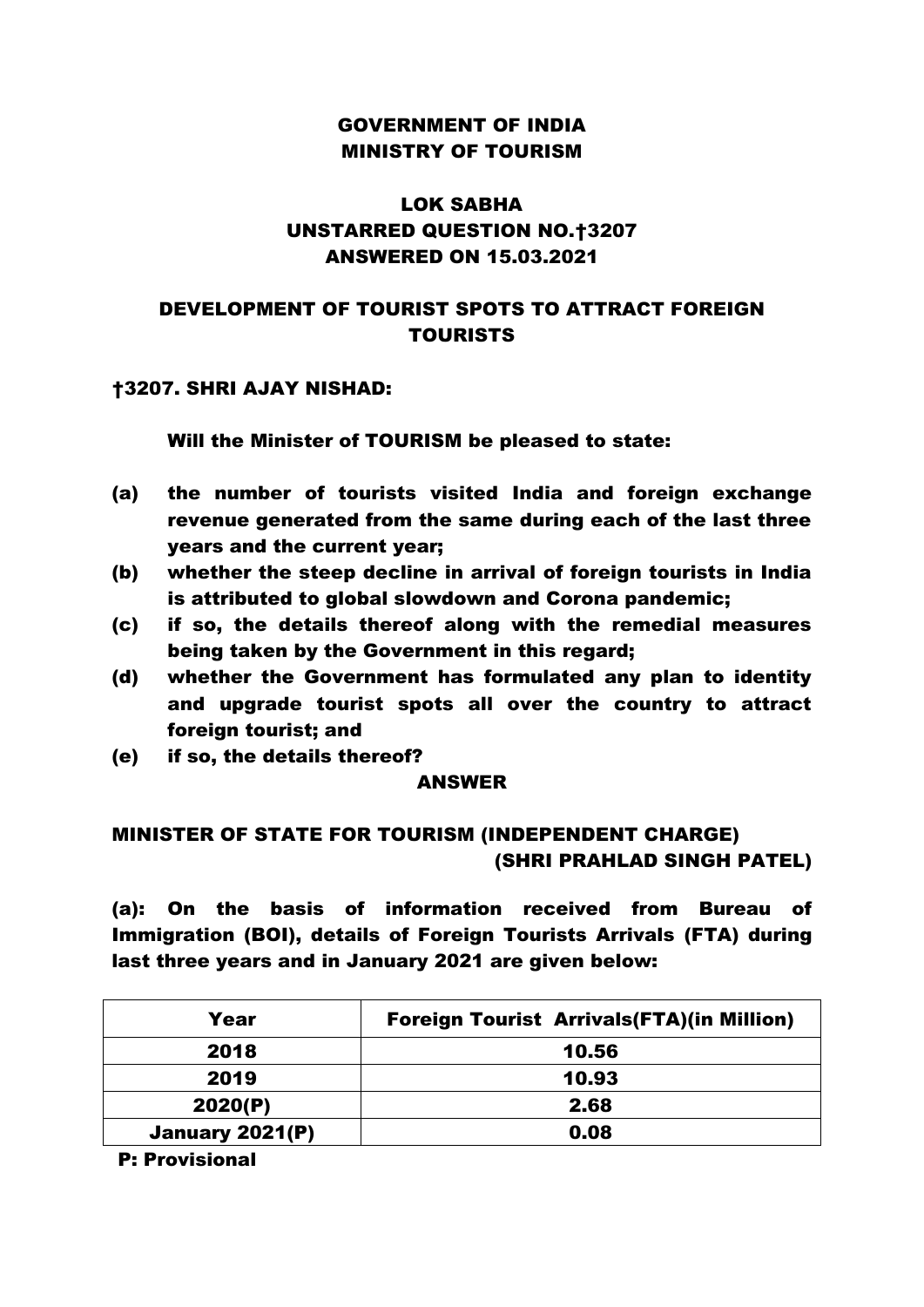Further, Ministry of tourism, Government of India does not maintained data on revenue generated from tourism.

(b) & (c): No study has been instituted by Ministry of Tourism, Government of India to assess the effect of steep decline in arrival of foreign tourists in India attributed to global slowdown and Corona Pandemic. However, Ministry of Tourism has engaged National Council of Applied Economic Research (NCAER) in January, 2021 to conduct study on "India and the Coronavirus Pandemic: Economic Losses for Households Engaged in Tourism and Policies for Recovery". The objective of this study are as follows:

- Quantify the sector-wise (or industry-wise) direct and indirect impact of tourism activities on overall economy, as a whole and especially on household income, which may be further disaggregated into different types of households like formal and informal.
- Quantify the sector-wise and overall loss in income of the economy and of the household sector and also the loss in jobs, due to the impact of Coronavirus pandemic on the tourism sector.
- Estimate the impact of gradual opening up of domestic tourism activities and of the sectors related to tourism.
- Estimate the likely impact of opening of international tourism, in the phased manner.
- Propose policy measures appropriate to provide relief to the tourism sector, in general, and households involved in tourism related activities, in particular

(d) & (e): Development of tourist spots and improvement of infrastructure quality, is primarily the responsibility of the concerned State Government/Union Territory Administration. However, Ministry of Tourism, Government of India under its schemes of Swadesh Darshan, PRASHAD and Assistance to Central Agencies, provides central financial assistance to State Governments/Union Territories/Central Agencies for development of tourism related infrastructure and facilities to provide an enriching tourism experience to visitors which would result in attracting more foreign tourist to India.